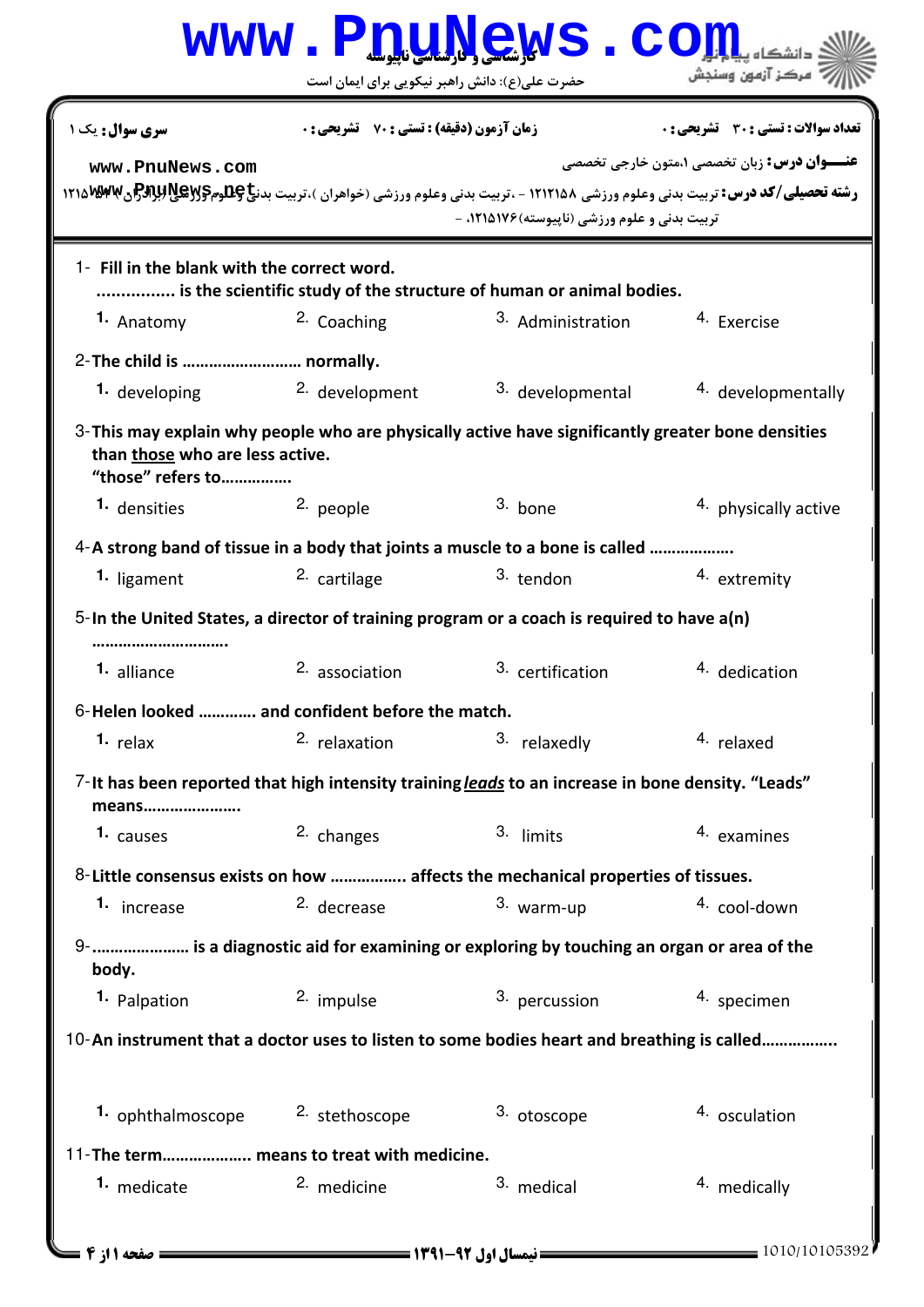|                                                                                                                                                                                     | <b>WWW.PnuM</b>                                    | <b>GWS.CO</b>                                 |                                                                                                                                                                                                |  |  |
|-------------------------------------------------------------------------------------------------------------------------------------------------------------------------------------|----------------------------------------------------|-----------------------------------------------|------------------------------------------------------------------------------------------------------------------------------------------------------------------------------------------------|--|--|
|                                                                                                                                                                                     | حضرت علی(ع): دانش راهبر نیکویی برای ایمان است      |                                               | مركز آزمون وسنجش                                                                                                                                                                               |  |  |
| سری سوال: یک ۱                                                                                                                                                                      | <b>زمان آزمون (دقیقه) : تستی : 70 ٪ تشریحی : 0</b> |                                               | تعداد سوالات : تستي : 30 - تشريحي : 0                                                                                                                                                          |  |  |
| www.PnuNews.com                                                                                                                                                                     |                                                    | تربیت بدنی و علوم ورزشی (ناپیوسته) ۱۲۱۵۱۷۶، - | <b>عنـــوان درس:</b> زبان تخصصي ۱،متون خارجي تخصصي<br><b>رشته تحصیلی/کد درس:</b> تربیت بدنی وعلوم ورزشی ۱۲۱۲۱۵۸ - ،تربیت بدنی وعلوم ورزشی (خواهران )،تربیت بدن <b>خ 14پرBAY و ۱۲۱۵ WW</b> ۱۲۱۵ |  |  |
|                                                                                                                                                                                     |                                                    |                                               |                                                                                                                                                                                                |  |  |
| 1. nerve                                                                                                                                                                            | 2. hygiene                                         | 3. vessel                                     | 4. pressure                                                                                                                                                                                    |  |  |
| 13-Physical examination is the means by <i>which</i> a physician determines a patient's state of health.<br>"which" refers to                                                       |                                                    |                                               |                                                                                                                                                                                                |  |  |
| 1. the means                                                                                                                                                                        |                                                    | 2. physical examination                       |                                                                                                                                                                                                |  |  |
| 3. physician                                                                                                                                                                        |                                                    | 4. patient                                    |                                                                                                                                                                                                |  |  |
| 14-By  early signs of cancer of cervix can be detected.                                                                                                                             |                                                    |                                               |                                                                                                                                                                                                |  |  |
| 1. electrocardiogram                                                                                                                                                                |                                                    | <sup>2.</sup> electrical impulses             |                                                                                                                                                                                                |  |  |
| 3. extremity                                                                                                                                                                        |                                                    | 4. smear test                                 |                                                                                                                                                                                                |  |  |
| 15-A sudden serious illness when a blood vessel in the brain bursts or is blocked. It means                                                                                         |                                                    |                                               |                                                                                                                                                                                                |  |  |
| 1. cancer                                                                                                                                                                           | 2. disorder                                        | <sup>3.</sup> circulation                     | 4. stroke                                                                                                                                                                                      |  |  |
| 16-The food that you eat and drink regularly. It means                                                                                                                              |                                                    |                                               |                                                                                                                                                                                                |  |  |
| 1. nutrition                                                                                                                                                                        | $2.$ fat                                           | 3. diet                                       | 4. carbohydrate                                                                                                                                                                                |  |  |
| 17-Please do not  how Jack should behave.                                                                                                                                           |                                                    |                                               |                                                                                                                                                                                                |  |  |
| 1. prescribe                                                                                                                                                                        | <sup>2</sup> prescription                          | 3. prescriptively                             | 4. prescriptive                                                                                                                                                                                |  |  |
| 18-Fatigue during prolonged heavy exercise be <b>occurs</b> when the rate of energy expenditure, by active<br>muscles, cannot be covered by their energy production. "occurs" means |                                                    |                                               |                                                                                                                                                                                                |  |  |
| 1. happen                                                                                                                                                                           | 2. express                                         | 3. explain                                    | 4. reason                                                                                                                                                                                      |  |  |
| 19-Some diseases are present by                                                                                                                                                     |                                                    |                                               |                                                                                                                                                                                                |  |  |
| 1. biochemistry                                                                                                                                                                     | <sup>2.</sup> heredity                             | 3. embryo                                     | 4. replica                                                                                                                                                                                     |  |  |
| 20-The cell formed by two gametes, is called                                                                                                                                        |                                                    |                                               |                                                                                                                                                                                                |  |  |
| 1. organelle                                                                                                                                                                        | 2. nucleus                                         | 3. zygote                                     | 4. ribosome                                                                                                                                                                                    |  |  |
| 21-The material that is unused by or unusable to an organism is termed material.                                                                                                    |                                                    |                                               |                                                                                                                                                                                                |  |  |
| 1. waste                                                                                                                                                                            | 2. wasteful                                        | 3. wasted                                     | 4. wastefully                                                                                                                                                                                  |  |  |
| 22-Fred was in the 200-meter  and came third.                                                                                                                                       |                                                    |                                               |                                                                                                                                                                                                |  |  |
| 1. javelin                                                                                                                                                                          | 2. shank                                           | $3.$ bow                                      | 4. dash                                                                                                                                                                                        |  |  |
| 23-A piece of ground with a special surface for people cars, etc. to have races on                                                                                                  |                                                    |                                               |                                                                                                                                                                                                |  |  |
| 1. $track$                                                                                                                                                                          | <sup>2.</sup> trajectory                           | 3. projectile                                 | 4. stride                                                                                                                                                                                      |  |  |
| صفحه 12; 4                                                                                                                                                                          |                                                    | <b>= نیمسال اول 92-1391 <del>- - -</del></b>  | = 1010/10105392                                                                                                                                                                                |  |  |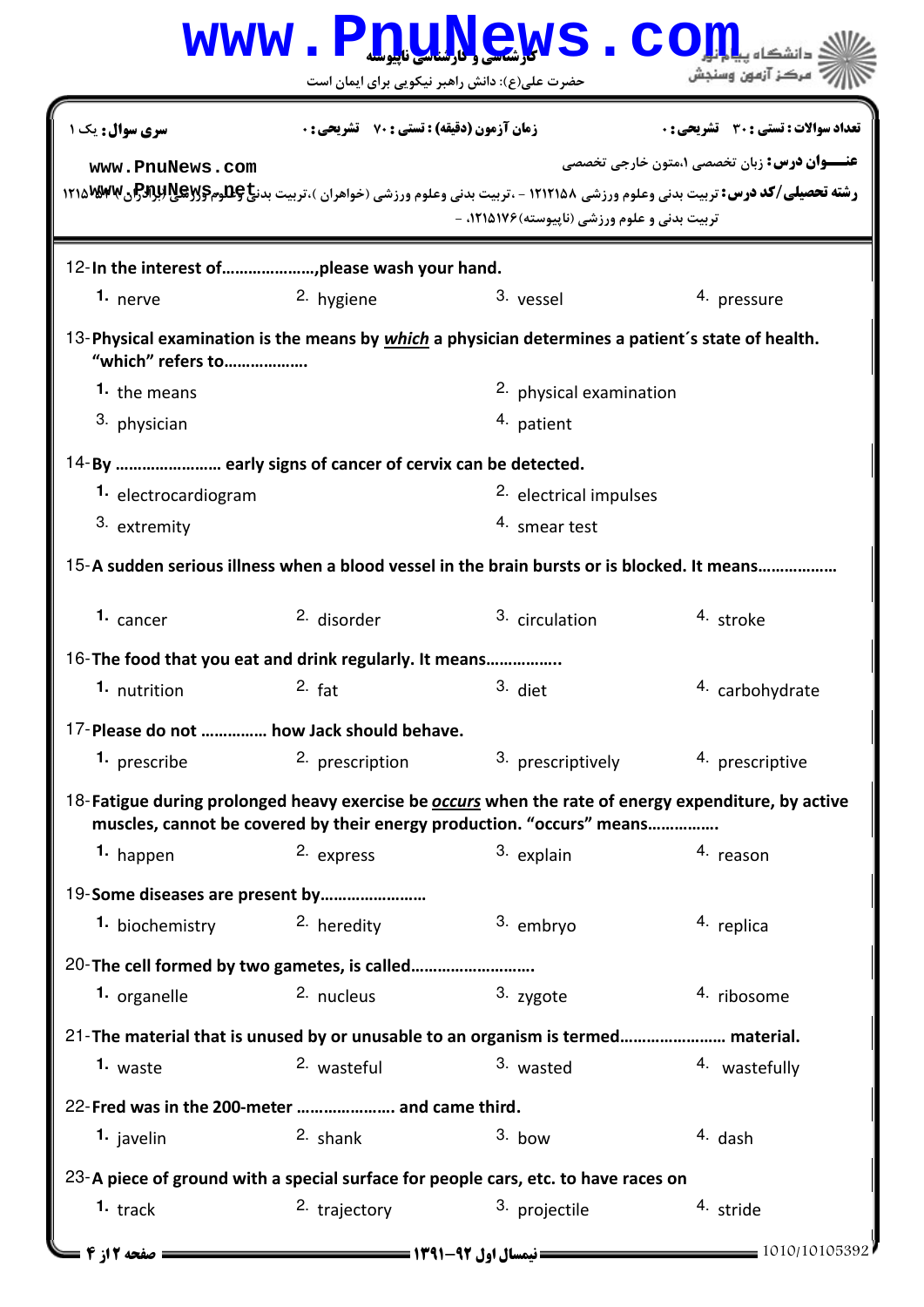|                                                                                                                                                                               |                                                    | www.PnuNews.<br>حضرت علی(ع): دانش راهبر نیکویی برای ایمان است |                                                                                                                                                                                                                                                                                                                 |  |  |
|-------------------------------------------------------------------------------------------------------------------------------------------------------------------------------|----------------------------------------------------|---------------------------------------------------------------|-----------------------------------------------------------------------------------------------------------------------------------------------------------------------------------------------------------------------------------------------------------------------------------------------------------------|--|--|
| <b>سری سوال :</b> یک ۱                                                                                                                                                        | <b>زمان آزمون (دقیقه) : تستی : 70 ٪ تشریحی : 0</b> |                                                               | تعداد سوالات : تستي : 30 - تشريحي : 0                                                                                                                                                                                                                                                                           |  |  |
| www.PnuNews.com                                                                                                                                                               |                                                    |                                                               | <b>عنـــوان درس:</b> زبان تخصصی ۱،متون خارجی تخصصی                                                                                                                                                                                                                                                              |  |  |
|                                                                                                                                                                               |                                                    | تربیت بدنی و علوم ورزشی (ناپیوسته) ۱۲۱۵۱۷۶، -                 | <b>رشته تحصیلی/کد درس:</b> تربیت بدنی وعلوم ورزشی ۱۲۱۲۱۵۸ - ،تربیت بدنی وعلوم ورزشی (خواهران )،تربیت بدن <b>خ پطلوم BAY! ABWW (1۲۱۵ W)</b>                                                                                                                                                                      |  |  |
| 24-Albert  his ankle.                                                                                                                                                         |                                                    |                                                               |                                                                                                                                                                                                                                                                                                                 |  |  |
| 1. twisting                                                                                                                                                                   | 2. twisted                                         | 3. twistedly                                                  | 4. twistable                                                                                                                                                                                                                                                                                                    |  |  |
| 25-Interscholastic competitions and intramural contests are both                                                                                                              |                                                    |                                                               |                                                                                                                                                                                                                                                                                                                 |  |  |
| 1. Research findings                                                                                                                                                          | 2. Administrative programs                         |                                                               |                                                                                                                                                                                                                                                                                                                 |  |  |
| 3. Team sports                                                                                                                                                                |                                                    | 4. Competitive sports                                         |                                                                                                                                                                                                                                                                                                                 |  |  |
| 26-Courses like kinesiology and physiology are included in professional physical education                                                                                    |                                                    |                                                               |                                                                                                                                                                                                                                                                                                                 |  |  |
| 1. curriculum                                                                                                                                                                 | 2. capability                                      | 3. function                                                   | 4. methodology                                                                                                                                                                                                                                                                                                  |  |  |
| Physical thrapy is one of the rehabilitative professions and has as its objective the return of the<br>athlete, a victim of stroke, or someone otherwise disabled or in pain. |                                                    |                                                               | patient to a pain-free productive life, whether the patient is a crippled child, an injured workman or<br>Evaluations performed by physical therapists include some tests and measures that one of them<br>include the use of ultrasonic devices for relief of muscle spasm and pain and low-voltage generators |  |  |
| 27-According to the passage, Which one is true?                                                                                                                               |                                                    |                                                               |                                                                                                                                                                                                                                                                                                                 |  |  |
| 1. ultrasonic devices relieve muscle spasm and pain in very strong muscles.                                                                                                   |                                                    |                                                               |                                                                                                                                                                                                                                                                                                                 |  |  |
|                                                                                                                                                                               |                                                    |                                                               | <sup>2.</sup> Physical therapy uses different physical measures to relieve pain and disorders of mobility                                                                                                                                                                                                       |  |  |
| 3. ultrasonic devices increase muscle spasm and pain in very strong muscles.<br>4. Physical therapy uses different physical measures to rise pain and disorders of mobility   |                                                    |                                                               |                                                                                                                                                                                                                                                                                                                 |  |  |
|                                                                                                                                                                               |                                                    |                                                               |                                                                                                                                                                                                                                                                                                                 |  |  |
| 28-Contractions in very weak muscles can be produced by                                                                                                                       |                                                    |                                                               |                                                                                                                                                                                                                                                                                                                 |  |  |
| $1.$ cold                                                                                                                                                                     |                                                    | 2. heat                                                       |                                                                                                                                                                                                                                                                                                                 |  |  |
| 3. massage movements                                                                                                                                                          |                                                    | 4. Iow voltage generators                                     |                                                                                                                                                                                                                                                                                                                 |  |  |
| 29-According to the passage, select the best choice.<br>The aim of  is to return the patient to a pain-free productive life.                                                  |                                                    |                                                               |                                                                                                                                                                                                                                                                                                                 |  |  |
| 1. physical therapy                                                                                                                                                           |                                                    | <sup>2</sup> victim of stroke                                 |                                                                                                                                                                                                                                                                                                                 |  |  |
| 3. treatment                                                                                                                                                                  |                                                    | 4. mobility                                                   |                                                                                                                                                                                                                                                                                                                 |  |  |
|                                                                                                                                                                               |                                                    |                                                               |                                                                                                                                                                                                                                                                                                                 |  |  |
|                                                                                                                                                                               |                                                    |                                                               |                                                                                                                                                                                                                                                                                                                 |  |  |